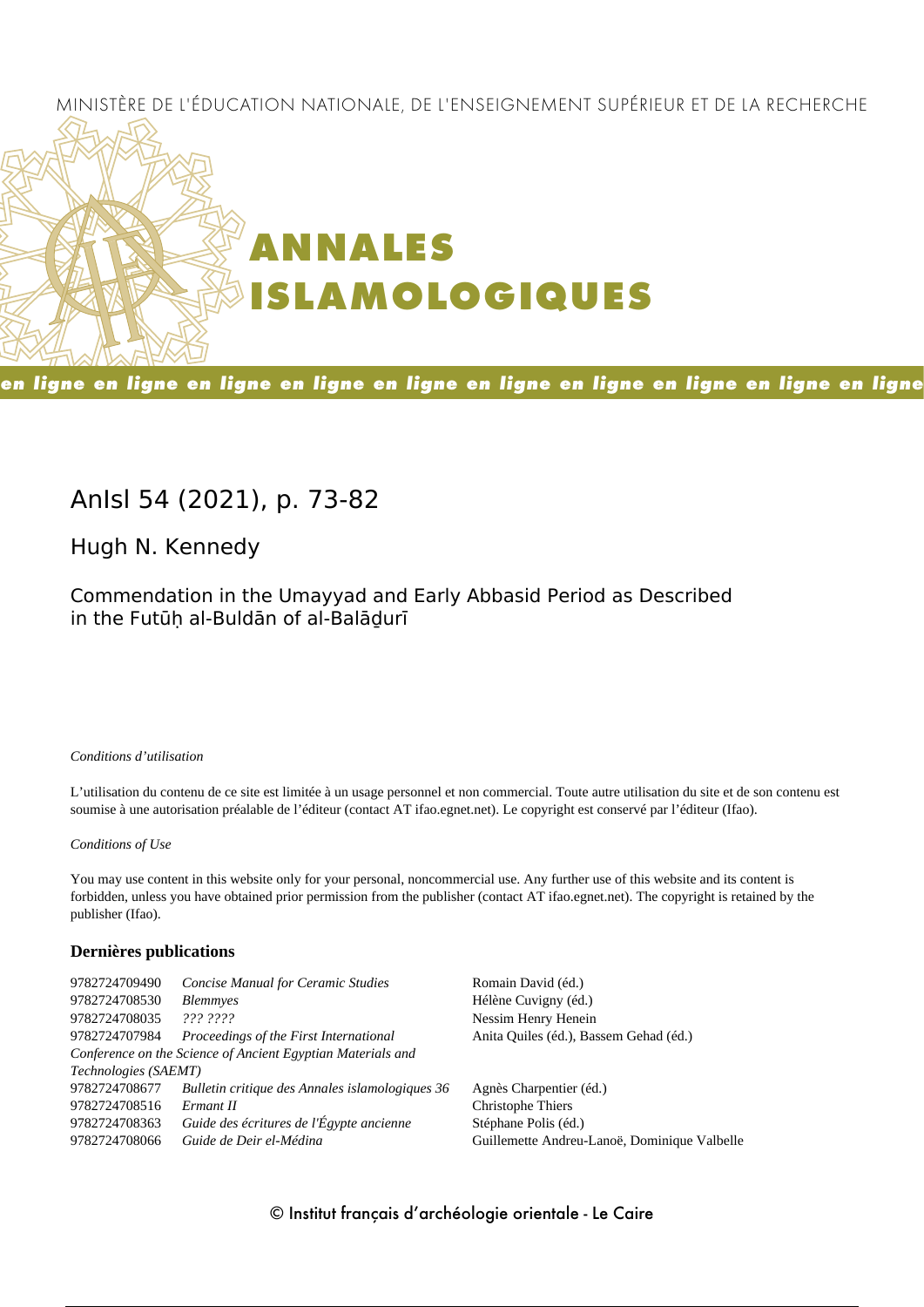#### **Hugh N. Kennedy**\*

# **Commendation in the Umayyad and Early Abbasid Period as Described in the** *Futūḥ al‑Buldān* **of al‑Balāḏurī**

#### **• abstract**

This paper examines ties of dependency in the Umayyad and early Abbasid period though the evidence from al-Balāḏurī's *Futūḥ al-Buldān*. It argues (contra Cahen) that *ilǧāʾ* arrangements were often based on mutual self-interest rather than the needs of an oppressive elite. The variety of the arrangements explored in this paper gives an interesting insight into the different sorts of triangular relationships between the state (*sulṭān*), the powerful and the farmers.

**Keywords**: Abbasids, agriculture, investment, landownership, taxation, Umayyads

#### **• résumé**

# **La protection à la période omeyyade et au début des Abbassides d'après le** *Futūḥ al-Buldān* **d'al-Balāḏurī**

Cet article examine les liens de dépendance à l'époque omeyyade et au début de la période abbasside d'après le *Futūḥ al-Buldān* d'al-Balāḏurī. L'article fait valoir (contre Cahen) que les actes de *ilǧāʾ* étaient souvent basés sur l'intérêt mutuel plutôt que sur les besoins d'une élite oppressive. La variété des contrats examinés dans cet article donne un aperçu intéressant des différentes sortes de relations triangulaires entre l'État (*sulṭān*), les notables et les exploitants agricoles.

**Mots-clés**: Abbassides, agriculture, investissement, propriété foncière, fiscalité, Omeyyades

**\*** Hugh N. Kennedy, SOAS, University of London, Department of the Languages and Cultures of the Near and Middle East, hk1@soas.ac.uk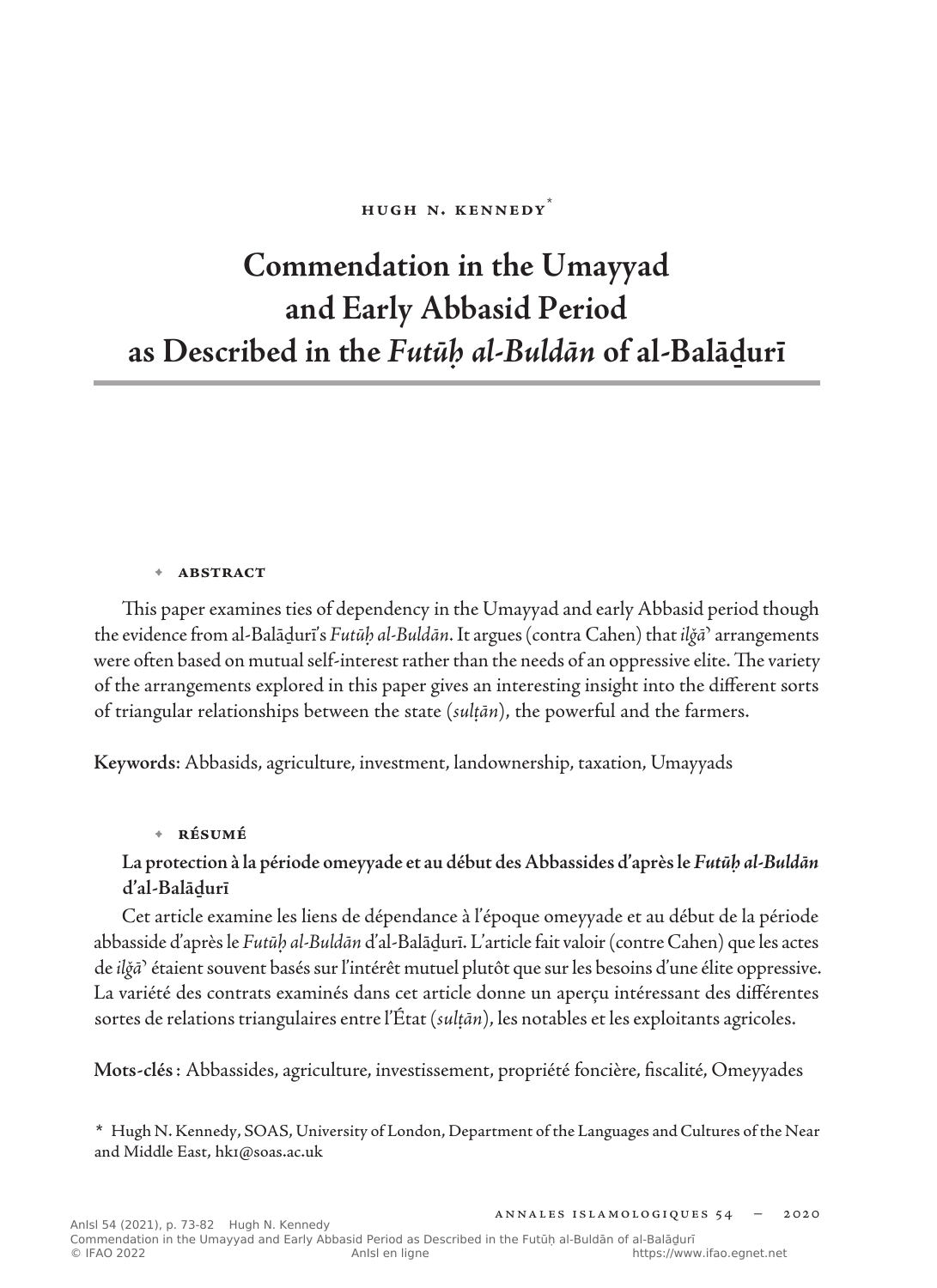**الحماية في العصر األموي وبداية العصر العباسي ً وفقا لكتاب »فتوح البلدان« للبالذري** يبحث هذا المقال روابط التبعية في العصر األموي وبدايات العصر العباسي حسب ما جاء في كتاب فتوح البلدان للبلاذري. ويخلص المقال (ضد رأي كاهين) إلى أن ترتيبات الإلجاء كانت في الكثير من الأحيان قائمة بالأحرى على مصلحة ذاتية متبادلة وليس على احتياجات نخبة متعسفة. وتنوع الترتيبات والعقود التي بحثها هذا المقال يقدم صورة شيقة للأشكال المختلفة للعلاقات المثلثية القائمة بين الدولة (السلطان) والأعيان والمزارعين في هذا السياق.

**الكلمات المفتاحية**: عباسيون، زراعة، استثمار، ملكية األراضي، نظام ضرائب، أمويون

 **ملخص**

\* \* \*

ORUR UNDERSTANDING of early Islamic administrative systems is hindered by a lack of precision about the use and understanding of terms and terminology. The lexicographical tradition<sup>1</sup> can certainly give us pointers but th precision about the use and understanding of terms and terminology. The lexicographical tradition<sup>1</sup> can certainly give us pointers but these are general and seldom concentrate common meaning of the word. In addition, it is often misleading to collate the way in which different writers use these terms and attempt to work out generally applicable definitions. A classic example of how a generalised approaches can be misleading can be seen in discussions of the use of the word *iqṭāʿ* which develops in the fourth/tenth century to describe the distribution of fiscal rights, especially the right to collect taxes, to important figures in the military as a reward for service. These grants were, at least in theory, time limited and dependent on continuing service. However in the earlier Islamic period we have numerous references to grants of landed property described as *qaṭīʿa* (pl. *qaṭāʾiʿ*). Because the word come from the same *qṭʿ* root as the later *iqṭāʿ* it has been generally assumed by scholars, including the great Claude Cahen that the meanings of the two words were essentially the same. In fact a close reading of the evidence in law books like the *Kitāb al‑amwāl* of Abū ʿUbayd al‑Qāsim b. Salām and the narrative histories of al‑Ṭabarī and especially the *Futūḥ al‑buldān* of al‑Balāḏurī makes it clear that their meaning were very different. The *qaṭīʿa* was grant of land which was heritable, alienable (it could be sold) and defendable at law, in effective private property in every meaningful sense and in no way comparable with the Western fief.

In order to get more precision on the meanings of these terms, it is essential to examine how one author in one work at one time uses them. The purpose of this short essay then is not to rewrite the history of commendation in the early Islamic period or to revisit the origins

**1.** For this tradition see Baʿlabakki, 2014.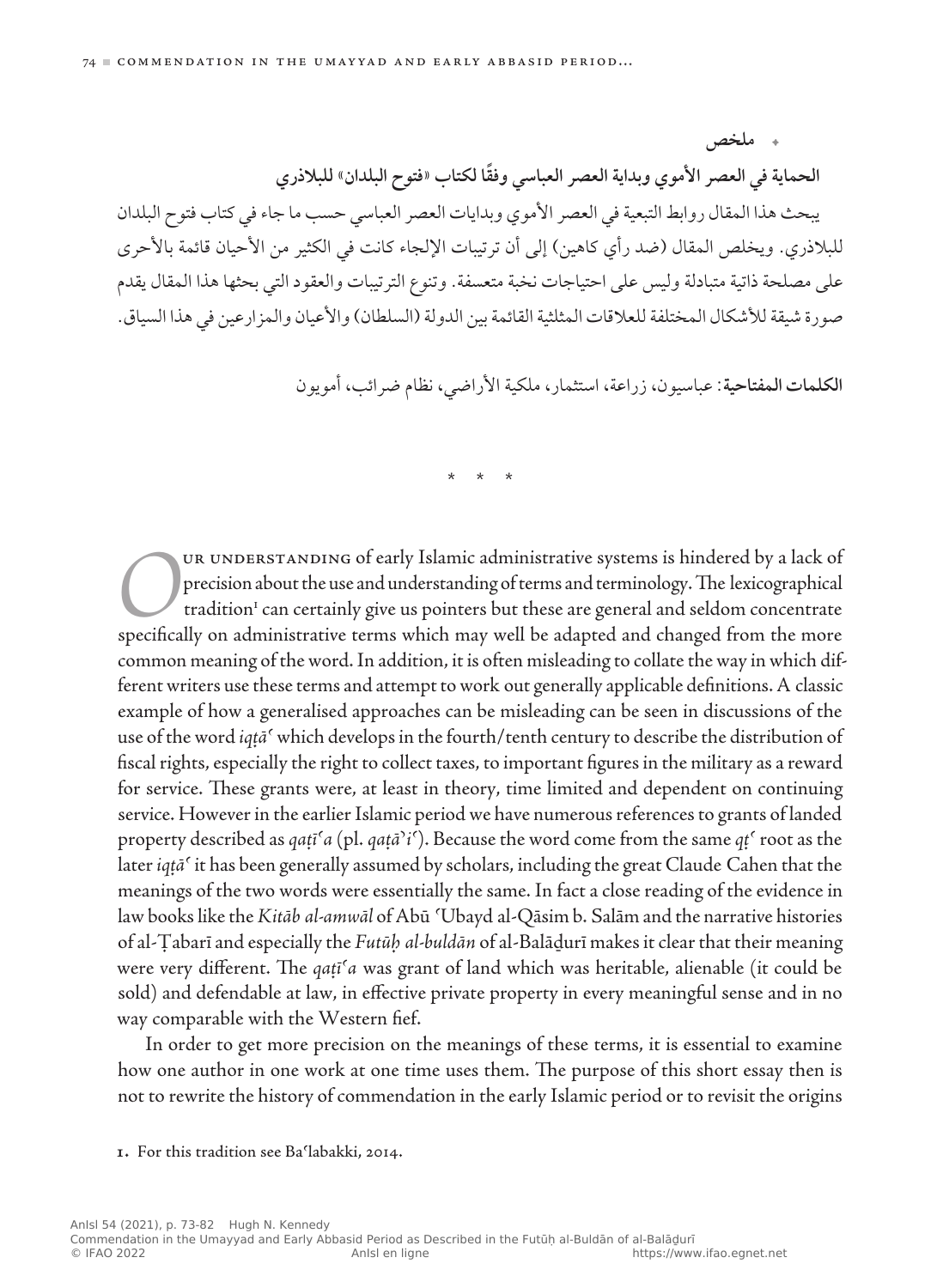and nature of Islamic feudalism and its relationship with similar institutions in the West but rather to look at the use of a single concept by a single author.

The use of commendation or protection<sup>2</sup> in the early Islamic world has been attested in previous studies. In the article "*ḥimāya*", in the *Encyclopaedia of Islam* (Second Edition)<sup>3</sup> , Claude Cahen summed up the general view: "In the practice of the first three or four centuries of Islam, *taldjiʾa*, literally 'putting under protection' consisted of the 'commending' by an inferior to a superior of a possession of which the former remains the legal owner but for which, by virtue of a tacit agreement, the latter is to be responsible vis‑à‑vis the administrative authority and more particularly the tax authorities". He goes on to note that: "It can readily be understood how *himāya*, in this instance imposed by force or as a way of repaying debts, was one of the methods used by those in power to build up for themselves vast domains, in which the former owners of the separate estates were now merely sharecroppers". Cahen regarded such arrangements as inherently coercive and oppressive leading to the reduction of the farmer to a semi-servile condition. It fitted in well with the left-leaning Cahen's wider understanding of asymmetrical power relationships in medieval Islam. He concludes that these arrangements disappeared in the course of the tenth century, being superseded by the spread of the military *iqṭāʿ.*

As Cahen also notes, these protection agreements "are almost unrecognised by *fiqh*". In order to understand the extent and variety of these arrangements and the purposes for which both parties entered into them, we have to look to incidental mentions in narrative sources. The richest of these is Aḥmad b. Yaḥyā al‑Balāḏurī's *Futūḥ al‑buldān*, completed *ca.* 865. The author's keen interested in property law and fiscal practice, one of the most important features of his book, along with his continuation of the evidence base up to his own time, meant that he collected details of these arrangements which are rarely if ever discussed in other sources of the period.

Cahen, as we have seen, essentially saw commendation devices as ways in which the powerful took control of the farms and lands of smaller and weaker proprietors and, in essence, reduced them to the status of sharecroppers. His discussion of the Abbasid period of commendation was also heavily influenced by what he saw as the practice of the Buyid period when *ḥimāya* was indeed a word for a quasi-feudal over lordship. The advantage of studying systems of commendation in the *Futūḥ* is that it is, so to speak, a sealed level, dealing with administrative systems of the caliphate before the crisis of authority and the anarchy of Samarra between 861 and 870 which led to the breakdown of so many of the caliphal systems. Because of this, his accounts of various types of commendation are especially valuable for looking into the origins of the practice.

**<sup>2</sup>.** This is the practice of people, usually small farmers or tenants entrusting their lands to powerful individuals on the understanding that these individuals would protect them against the depredations of bandits and tax‑collectors.

**<sup>3</sup>.** Cahen's article in the *EI*<sup>2</sup>, III, s.v. "*Ḥimāya*" is largely a summary of his "Notes pour l'histoire de la *Ḥimāya*" in *Mélanges Louis Massignon* I, (1956, pp. 287–303). Cahen uses the term *ḥimāya* as a blanket term for commendation of all sorts. However, *himāya* is not used in this context in the *Futūḥ.*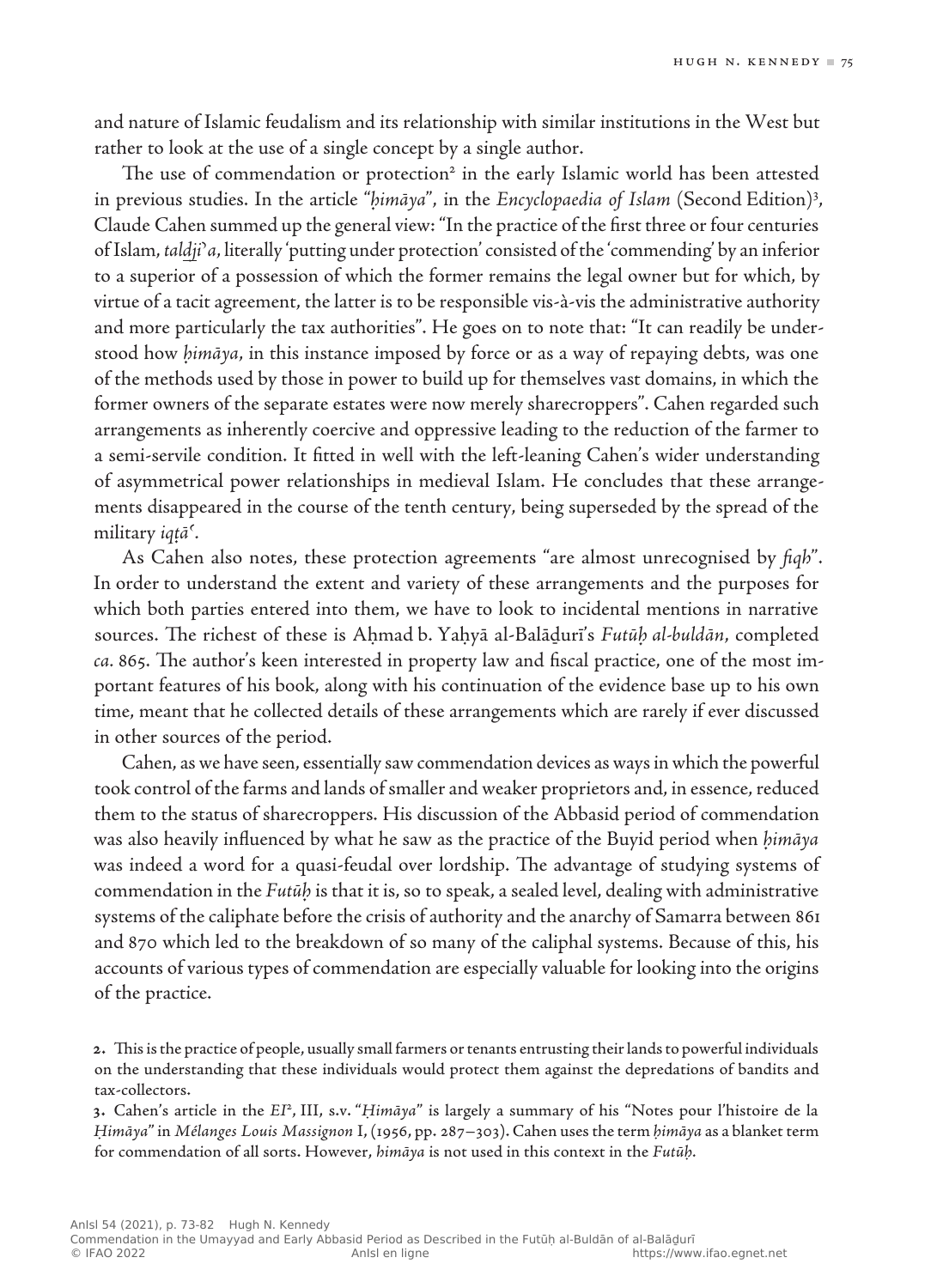The first example I want to explore is set around the town of Bālis on the great bend of the Euphrates. Before discussing the role of the Umayyads in the development of agricultural lands in this area, it is worth looking at an unusual comment in the text, unusual because al‑Balāḏurī seldom says anything about the pre-Islamic ownership of land. "Bālis and (nearby) Qāsirin, he writes,4 belonged to two brothers of the Roman nobility who had been assigned (*uqṭiʿa)* the nearby villages and appointed as protectors (*ḥāfiẓīn)* of the cities of the Romans which they possessed in Syria". The vocabulary here is very interesting. *Uqṭiʿa* means that they were given the lands as a *qaṭīʿa*, that is to say a landed estate given in full hereditary ownership, or at least that is how the Muslims saw it. They were also appointed as "protectors" of the Roman cities in the area. The term *ḥāfiẓ* means guard or protector in a general sense (as well, of course, as someone who knows the Qur'an by heart). This is however, a rare example of the term being used to describe an administrative role in the whole of the *Futūḥ*, or, as far as I am aware, any other Arabic literature of the period. This may be relevant to our enquiry because it suggests that there was a great lordship in this area before the coming of Muslim rule and that the Arab conquerors knew about this and remembered it. At no point does our author directly suggest it but it may be the case that the Umayyad Maslama b. 'Abd al-Malik $\delta$  (d. 738), who developed the property around the city, was in some way seen as a successor to the two brothers in his role in the area and that is why the people of the neighbouring villages would look to him to assist them in irrigation prospect.

Be that as it may, when the narrative begins, probably *ca.* 700 CE, we are told that Bālis and the villages attached (*mansūba*) to it were dry farming land<sup>6</sup> which paid the tithe rather than the more onerous *kharādj* land tax. The people of the area came as a group to Maslama, son of the caliph 'Abd al-Malik, as he was passing through on his way to launch an attack on the Byzantine frontier and asked him to dig a canal (*nahr*) from the Euphrates to irrigate their lands,7 presumably at his own expense. In return they would give him a third of the produce (*ġalla*) on top of the tithe they paid to the government (*sulṭān*)*.* 8

He agreed and dug the canal which was thereafter known as the Nahr Maslama and they paid him the dues they had promised. At his death, the property passed to his heirs. After the Abbasid revolution, Bālis and its lands, like all the landed possessions of the Umayyad family, were confiscated and given to one of the caliph al‑Saffāḥ's uncles Sulaymān b. ʿAlī, whose

**4.** Al-Balāḏurī, *Futūḥ al‑buldān*, p. 151.

**7.** This was one of a series of canals dug at the foot of the desert escarpment so that irrigation water could be led from the Euphrates and used to irrigate the riverain plain between the escarpment and the river itself. See Berthier et al., 2001.

**8.** The word *sulṭān* here is used in the sense of "the state" or "the authorities" not as the title of a ruler, a usage which only becomes in the eleventh century CE.

**<sup>5</sup>.** Maslama (d. 738) was the brother of the caliphs al‑Walīd, Yazīd and Hishām. While he never became caliph he was one of the pillars of the Umayyad regime, distinguishing himself in leadership of the Muslims on the Byzantine frontier and being largest and most entrepreneurial of property developers in northern Syria and Iraq.

**<sup>6</sup>.** According to Lane, s.v. "*aʿḏāʾ*". The term means pleasant land but more specifically land which were at a distance from rivers or swamps, so dry farming lands.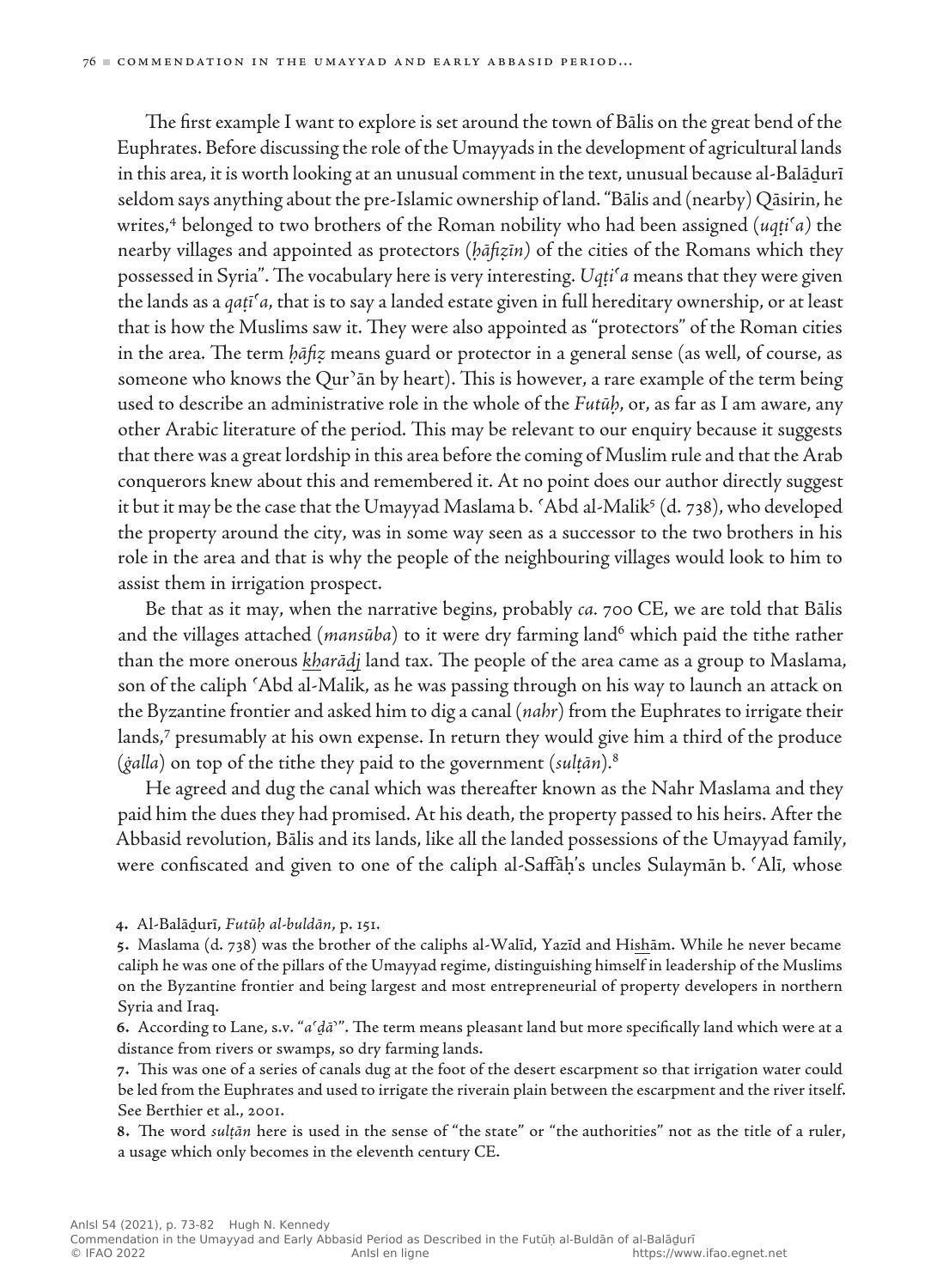power base was in Basra in southern Iraq. On his death it passed to his son Muḥammad. When he in turn died it was effectively confiscated by the caliph Hārūn al‑Rashīd. Muḥammad's jealous brother Ǧaʿfar had alleged that he was using the land and the *khawal* on it to build up a power base to challenge the caliph.9 He in turn passed it as a landed estate (*qaṭīʿa)* to his son al-Ma'mūn and it was subsequently inherited by his son. After that we lose track of it.

We can see from this account that Maslama created a large heritable estate in the area from which he derived substantial revenues paid by the cultivators according to their agreement on top of the tithes they already paid to the state. It would seem at least possible that the inhabitants became in some way the dependants of the estate owner, at least enough to make them a possible threat to the power of the caliph. The use of the term *khawal* is interesting. While it can mean a slave, it can also mean a dependent in a more general sense. Is it possible that these *khawal* were the descendants of those who had originally made the agreement with Maslama and been, so to speak, inherited by the new Abbasid proprietors? At the same time, his estate is never referred to as a *ḥimāya*, the only term used being *qaṭīʿa.* It is also worth noting that, far from being a power grab by a prominent individual, this is presented as a mutually beneficial arrangement which came about at the request of the farmers, keen to obtain financial investment which would increase the productivity of their lands. This should also be seen against the background of growing demand for the grain of al‑Ǧazīra in the cities of Iraq, Basra and Kufa in the Umayyad period and later of Baghdad. Maslama's investment may mark the change from subsistence farming to an agriculture orientated towards the markets of the great Iraqi cities. Far from being an oppressive device imposed by the powerful, it could perhaps be seen as a mutually profitable investment by landlord and peasant alike, responding to new market opportunities.

My second example comes from Palestine in the early Abbasid period<sup>10</sup> and is on a smaller scale. "In Palestine, he writes, there are separate areas which have *sidjill*s which are not part of the general *kharādj* described as 'reduction' (*taḫfīf*) and restoration (*rudūd)* lands*.* This is because they were estates (*ḍiyāʿ*) which were left and abandoned by their inhabitants during the caliphate of al‑Rashīd." The Commander of the Faithful, al‑Rashīd sent Harthama b. Aʿyan to bring them back under cultivation. He invited some of the farmers (*muzāriʿ*) and cultivators (akira)<sup>11</sup> to return on condition that their *kharād*j was reduced and their obligations

**9.** That at least is the implication of the text the word for dependants is *khawal*, a word which also means slaves. While we are given no details, it may be that these *khawal* were the descendants of those people who had made the original agreement with Maslama.

**10.** Al-Balāḏurī, *Futūḥ al‑buldān*, p. 145.

**11.** The names by which farmers are described present some problems. The term *muzāriʿ* is derived from *zaraʿa* root which is concerned with sowing grain. In some contexts the term refers to sharecroppers, people who are granted the use of land and of seed in exchange for a share of the harvest but etymologically it can just refer to anyone who sows seed. Similarly *akira* (pl. of *akkār*) refers to people who dig. I would argue that al‑Balāḏurī uses the words to mean simply sowers and diggers, referring to their labour rather than their fiscal status. The term *fallāḥ*, widely used for peasant farmers in later texts, does not seem to have been generally employed at this time.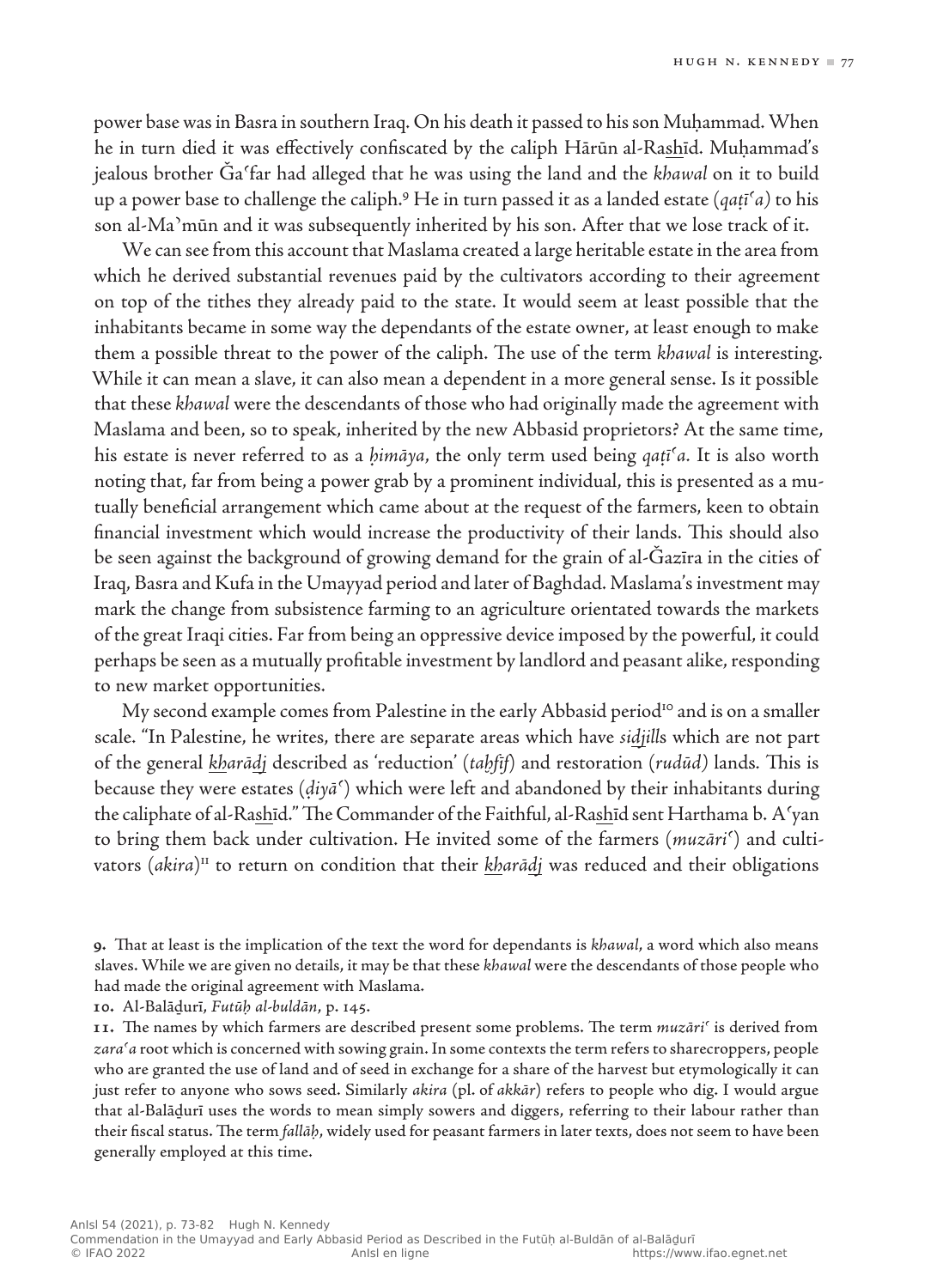(*muʿāmalāt)* were lightened. They returned and they are those to whom the "reduction" was made. Later some of them were restored to them in a similar way and they are the people of "restoration". To what extent this created a sort of dependency is not clear. What is apparent, however, is that there seems to have been no question of using force to compel the farmers to return: only persuasion and financial inducements could do this. The Abbasid administration was using fiscal measures to encourage settlement and cultivation of derelict agricultural land.

Maslama b. ʿAbd al-Malik features again in my third example, this time he is seen at work in the marshes of southern Iraq.<sup>12</sup> In the times of the Umayyad caliph al-Walid  $(r. 705-715)$ new breaches were made in the dykes which held the water back in these areas. Al-Ḥajjāj b. Yūsuf, the powerful governor of Iraq and the East wrote to the caliph saying that it would cost three million dirhams to repair them to which the caliph replied that this was too much. The large sums of money suggest that this project would require a massive investment of cash, presumably to pay the labourers: as elsewhere in the early Islamic period there is no indication of slave or corvee labour being used in agricultural projects.<sup>13</sup> Maslama hearing of this and always on the lookout for a business opportunity, volunteered to take on the project on condition that he was given any land which was left over after the three million had been expended on repairs and restoration, to be supervised by al-Hajjāj. He made good his promise and he acquired lands in the neighbouring districts (*ṭasāsīdj*) and dug the canal known as al-Sibayn. He invited diggers and sowers and brought that land under cultivation. People entrusted (*aldjaʾa*) many estates (*diyāʿ*) to him out of respect for him (*li-taʿazzuzihi*). This sentence is extremely interesting. As noted by Cahen, the idea of entrusting one's estate to the protection of a powerful man without losing legal ownership of it was an important form of commendation. The "respect"<sup>14</sup> surely refers to his power to offer them protection, perhaps against tax collectors. The term is used in two of the other examples I am quoting here to indicate the power and prestige which enables a man to offer protection. After the Abbasid revolution the properties passed to Dāwūd b. ʿAlī, the oldest of the Abbasid uncles and was bought from his heirs along with its rights (*ḥuqūq)* a phrase which may refer to the rights granted by the estate owners to Maslama. The property then passed to the estates of the caliphate (*ḍiyāʿ al‑ḫilāfa).* Again, we should note the way in which al-Balāḏurī sees these arrangements as mutually beneficial. Cultivators are invited, not forced, to come and work. The chronology also fits in with the accounts in the *Futūḥ* of the development of agricultural estates (*qaṭāʾiʿ)* in and around Basra at the same time. Though probably on a smaller scale than Maslama's development, they were also designed to feed the markets of Basra and its people.

The final examples of commendation I want to examine come from a very different geographical setting in the high mountains and windy upland plains of the Zagros mountains.

**13.** Of course by the third/ninth century large numbers of Zanj were working in the estates in southern Iraq but this seems to have been a development of the early Abbasid period.

**14.** De Goeje explains *taʿazzuz* as "protectione alicujus fortis et honoratus est". See al‑Balāḏurī, *Futūḥ al‑buldān*, glossary, p. 70.

**<sup>12</sup>.** Al-Balāḏurī, *Futūḥ al-buldān*, p. 295.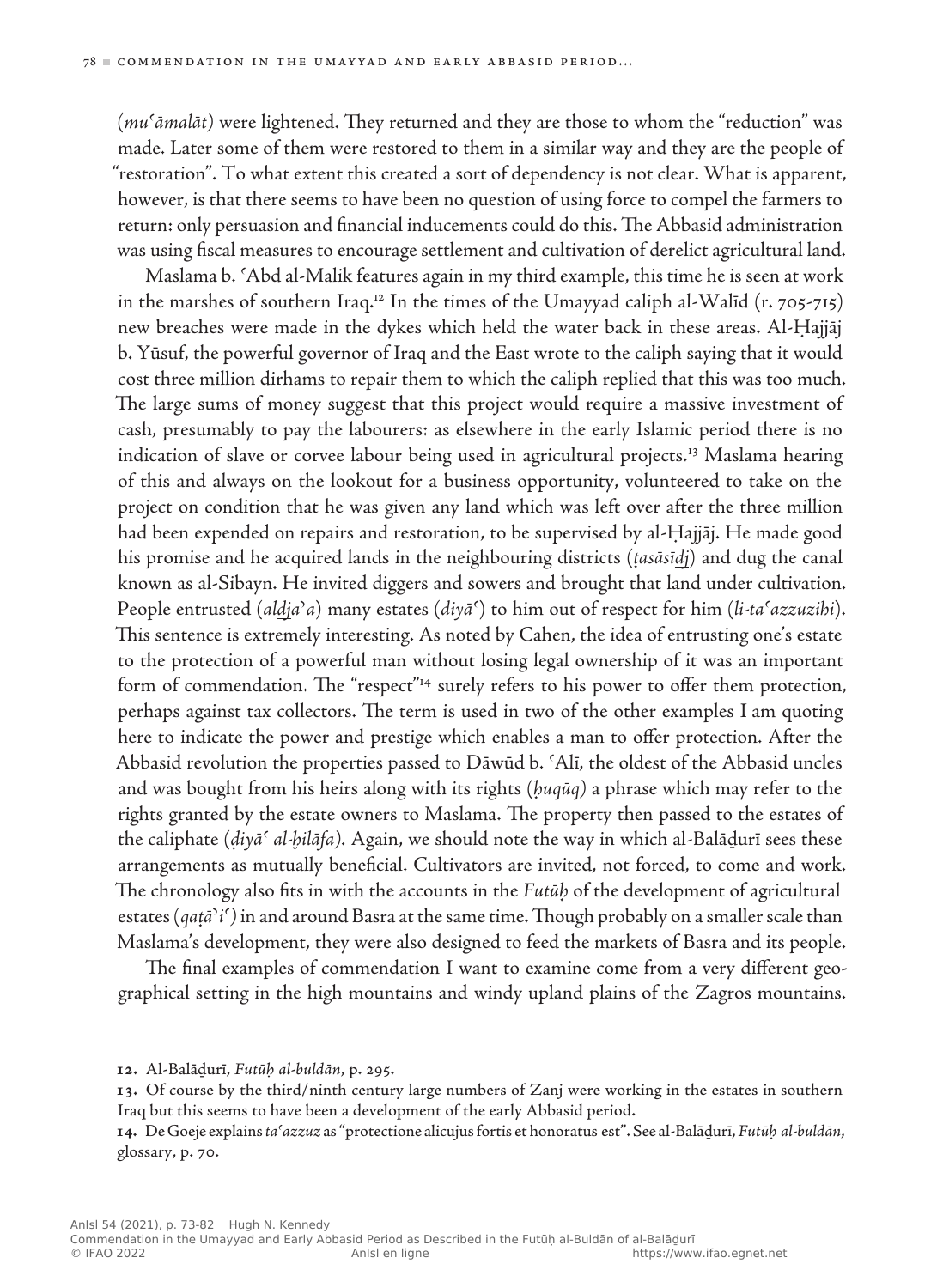It is also different in the nature and purposes of the arrangements. Whereas in the previous examples, the purpose of the agreements was to expand agricultural lands, and hence the revenues derived from them, in these cases the purpose was to secure protection of the inhabitants by entrusting their lands to a powerful member of the Abbasid family. In these cases it seems that they were prepared to sacrifice some of their rights and status in exchange for security of life and property. Al‑Balāḏurī's narratives make it clear that even at the height of the power of Abbasid caliphate in the reigns of al‑Mahdī and al‑Rashīd it was very difficult to maintain order or collect taxes in these remote areas. The chaos and disruption caused by the great civil war between al‑Amīn and al‑Maʾmūn after Hārūn's death in 193/809 worsened an already precarious situation as groups which had previously supported Abbasid rule were obliged to defend themselves against warlords and brigands. When al‑Maʾmūn passed through the area during his triumphant but slow progress from Merv in Khurasān to the city of his ancestors, Baghdad, in 203-204/818-819, he passed through local groups sought his aid and protection or the aid and protection of members of his family.

Among these were the inhabitants of the area known as al-Mafāza, the wilderness or desert<sup>15</sup>. Al-Balāḍurī explains: "When al-Ḥarashī<sup>16</sup> had been made governor of al-Jibāl in the time of Hārūn al‑Rashīd most of the inhabitants had left the area and abandoned it. Al‑Ḥarashī sent one of his commanders, one Hammām b. Hāni al‑ʿAbdī,17 there and most of the inhabitants entrusted their estates (*aldjaʾu diyāʿahum*) to him and he took possession of them (*ghalaba ʿalā mā fīha*)". In exchange he would pay what was due (*ḥaqqa)* to the treasury. After his death his children were unable to maintain their position. When al-Ma'mūn came through, a delegation including some of Hammām's children approached him. They offered to surrender their ownership of their properties and become *muzāriʿūn lahu* in return for supporting them<sup>18</sup> and protecting them from brigands. This he duly agreed to do, he ensured that they could cultivate their lands which became part of the caliphal estates (*diyāʿ al‑khilāfa*).The vocabulary here is very interesting. The inhabitants "gave" him the *riqāba* of their lands. As De Goeje notes in his glossary to the *Futūḥ*, *riqāba* means ownership or in his Latin, the *dominio soli* as opposed to the *usufructus*, basing his argument on a passage from the *Kitāb al‑kharāj* of Qudāma b. Ǧaʿfar in which the meaning is made explicit. This suggests that *muzāriʿūn* may well mean sharecroppers in this context. This, then, is a classic description of commendation: the people in a weak position and in need of protection, surrender their rights to a powerful figure in exchange for that protection.

Further east a parallel process can be seen in the town of Zanjān, between Rayy and Tabrīz at the foot of the mountains from which the Daylamites continued to raid the settled plains throughout the early Abbasid period.<sup>19</sup> "When al-Qāsim son of the Commander of

**<sup>15</sup>.** Al-Balāḏurī, *Futūḥ al‑buldān*, p. 311.

**<sup>16</sup>.** Yaḥyā b. Saʿīd al‑Ḥarashī was a governor and soldier in the reigns of al‑Mahdī and Hārūn. Famous for his severity in collecting taxes and maintaining law and order, he was governor of al-Jibāl in around 780.

**<sup>17</sup>.** Nothing else seems to be known about him.

**<sup>18</sup>.** *Yuʿazzu* "they were protected".

**<sup>19</sup>.** Al-Balāḏurī, *Futūḥ al‑buldān*, p. 323.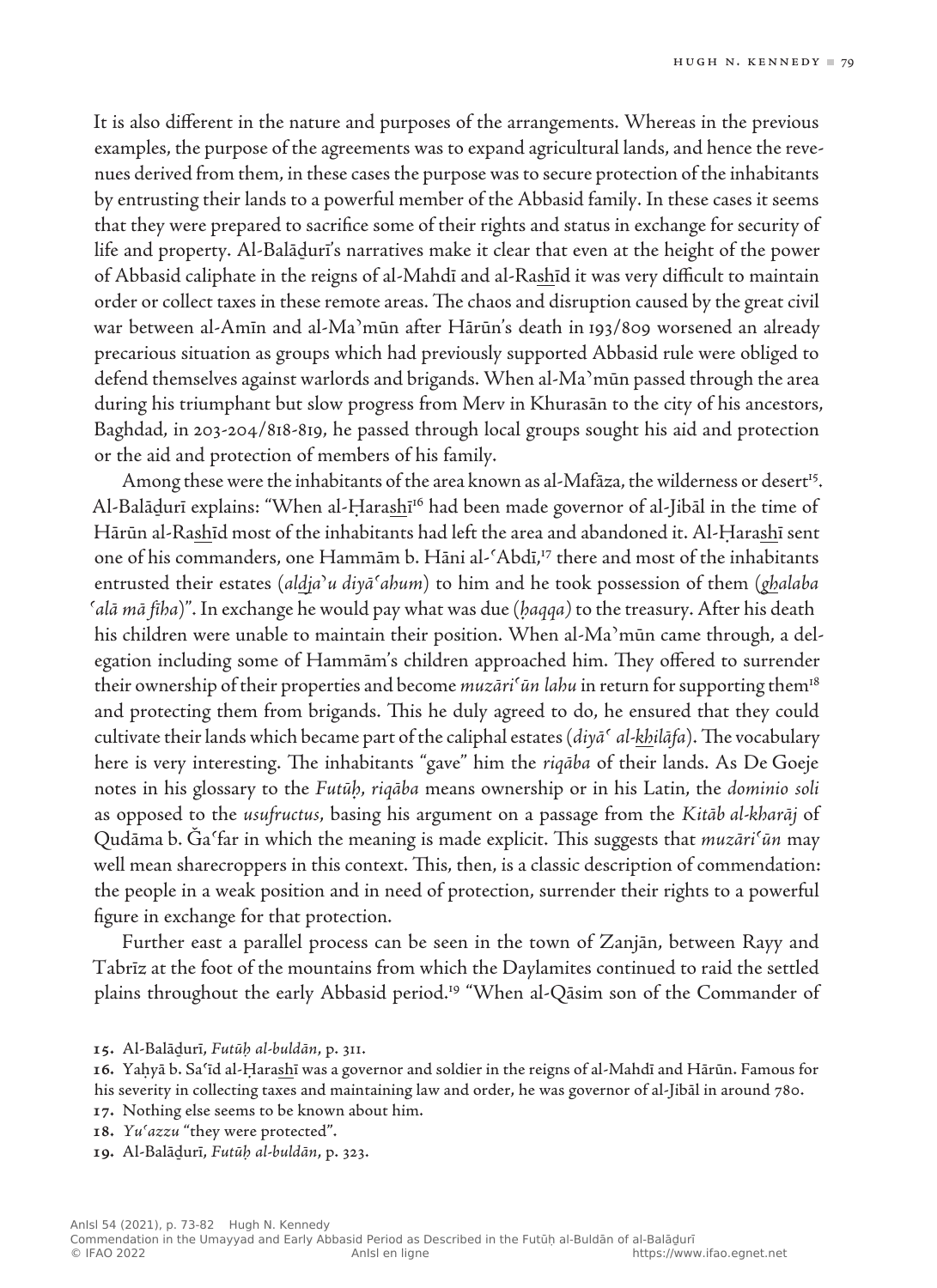the Faithful al-Rashīd<sup>20</sup> was made governor of Jurjān, Țabaristan and Qazvīn, the people of Zanjān entrusted (*aldjaʾa)* their estates *(ḍiyāʿ*) in order to obtain his protection (*taʿazzuzan bihi)*  against the evil of brigands and the oppression of tax collectors. They wrote contracts of sale (*ashriya*) for him and became sharecroppers (*muzāriʿūn*) and today they are part of the Estates". Here again, the weak entrust their lands to the rich to avoid the unwelcome attention of "brigands and tax‑collectors". However, the exact nature of the transaction is not clear. The word *aldjaʾa* carried no notion of payment suggesting that this was a straightforward swap of protection for ownership. However the use of *ashriya* (anomolous plural of *shara*) suggests that the estates were sold (Lane s.v. mot et page) but De Goeje translates simply as a written contract (*contractus scriptus*21).

At the same time the people of neighbouring al-Qāqizān did much the same.<sup>22</sup> The area had been tithe (*ʿushr)* land because that was one of the conditions under which the inhabitants had become Muslim. They revived it after Islam and entrusted it to al-Qāsim. They paid him a second tithe in addition to the one that they already paid to the treasury and this land also became part of the (caliphal) estates.

The examples discussed here show the wide variety of commendatory practices used in the early Abbasid period. It is typical of al‑Balāḏurī's method that he quotes individual examples rather than developing a more general discussion. However, we would probably be right to assume that these practices were used in other areas as well and were part of the fabric of the society of the time.

The nature of these contracts varied considerably. The example of Bālis seems to show a contract for economic development which was drawn up as a cooperative enterprise between the rich man with the capital resources, Maslama, and the villagers, a contract which was voluntarily entered into by both parties and may have been initiated by the villagers. The Palestine example shows a landlord, in this case the *sulṭān* offering favourable conditions, confirmed by a written *sidjill* to induce farmers to return. The third example from the Marshes also looks like an economic development project but we should also note that even in the centre of caliphal power neighbouring landlords sought to entrust their lands to the powerful Maslama, clearly thinking that there was an advantage in such protection. What the contractual basis of this transaction was, however, we are not told.

The examples from the Jibāl, on the other hand, are different in character. In these cases the need for physical protection drives the property owners to surrender their rights in return for this protection. There is no idea of economic development here. The choice of al‑Qāsim as a protector was not made on the basis that he would invest in any sort of development.

**20.** Al-Qāsim had been appointed third in line to the succession to the caliphate (after al‑Amīn and al‑Maʾmūn) in 803. He bore the title of al‑Muʾtaman. He was made governor of the Jazīra and the Thughūr on the Byzantine frontier. After the accession of al-Amīn, he lost his position and was taken to Baghdad. He disappears from the historical record after 810.

**21.** See al-Balāḏurī, *Futūḥ al‑buldān*, glossary p. 57.

**22.** Al-Balāḏurī, *Futūḥ al‑buldān*, p. 323.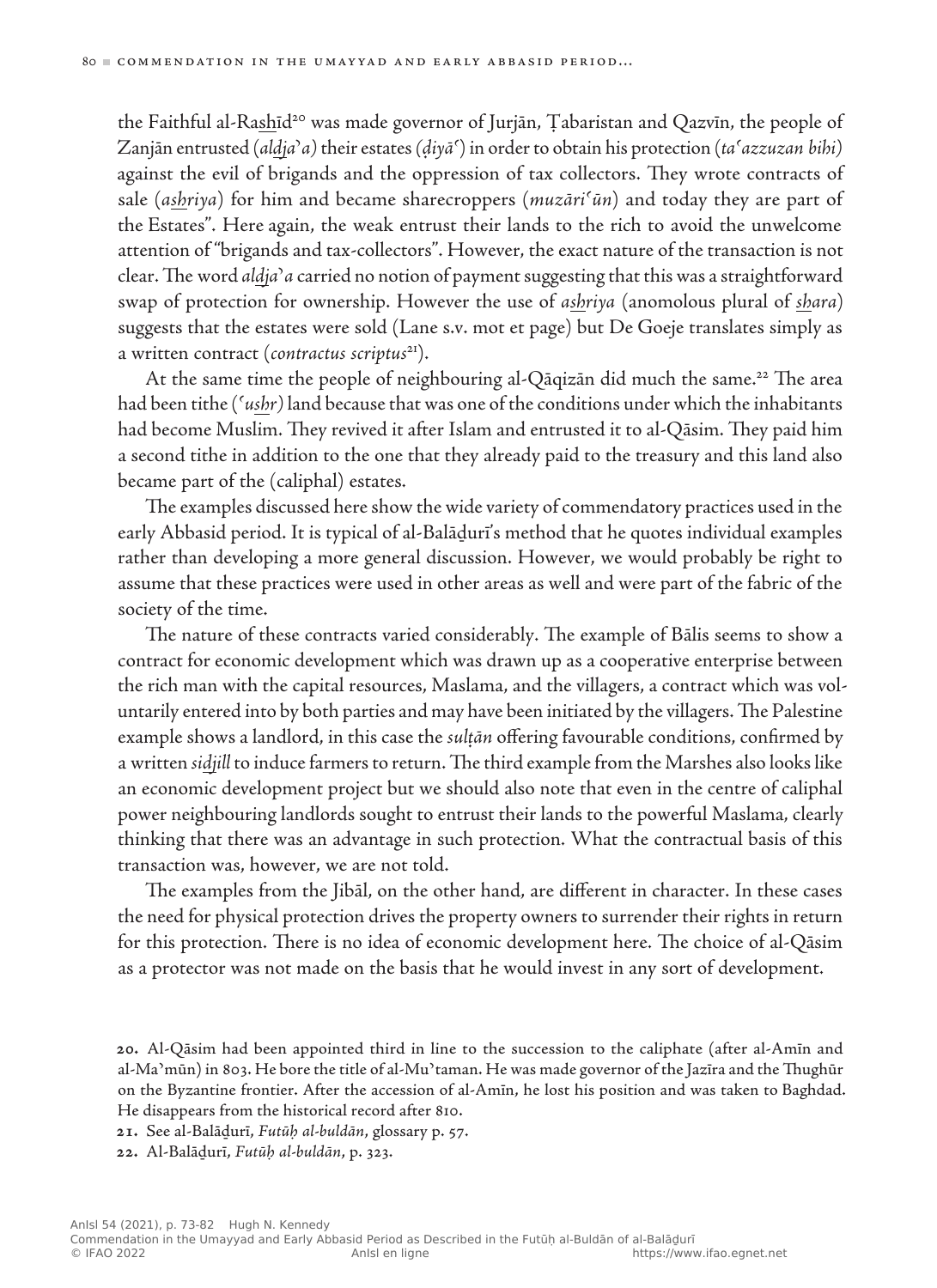Are we then seeing signs of a "proto-feudalism" here whereby the small proprietors lose their independence to the wielders of military and political power and are forced into villeinage? Well, not quite. There are fundamental differences between these arrangements and the banal lordship typical of north-west Europe. The most important of these is that both labour services and the rights of justice, both fundamental to the structures of banal lordship seem to be entirely absent from the Islamic context; if the peasants disliked the conditions under which they were labouring, they could get up and leave. As I suggested elsewhere there is circumstantial evidence that significant numbers did in the Fertile Crescent in the tenth century, abandoning their agriculture and becoming pastoralist Bedouin instead. Private justice and other impositions, like using the lord's mill seem to have been largely unknown, making the land tenure in the Islamic Middle East very unlike the western European pattern Perhaps a closer analogy would be with the Byzantine Empire where imperial legislation of the tenth century constantly tries to protect the peasants against the pressures of the *dunatoi* (powerful).

### **Bibliography**

Abū al-Qāsim b. Sallām, *Kitāb al-amwāl*, Muḥammad K. Harrās (ed.), Maktabat al‑Kulliyyāt al‑Azhariyya, Cairo, 1968.

Baʿlabakki, Ramzi, *The Arabic Lexicographical Tradition: From the 2nd/8th to the 12th/18th Century*, Brill, Leiden, 2014.

al-Balāḏurī, *Futūḥ al-buldān*, M. J. de Goeje (ed.), Brill, Leiden, 1866.

Cahen, C., "Notes pour l'histoire de la *Ḥimāya*", in *Mélanges Louis Massignon* I, Institut français de Damas, Damascus, 1956, pp. 287–303.

Berthier, S. et al., *Peuplement rural et aménagements hydroagricoles dans la moyenne vallée de l'Euphrate, fin vii<sup>e</sup> -xixe siècle*, Institut français de Damas, Damascus, 2001.

Lane, Edward William, *An Arabic – English Lexicon*, Williams and Norgate, London, 1863.

al-Ṭabarī, Muḥammad b. Ǧarīr, *Tārīḫ al-rusul wa-l-mulūk*, M. J. de Geoje (ed.), Brill, Leiden, 1879-1901.